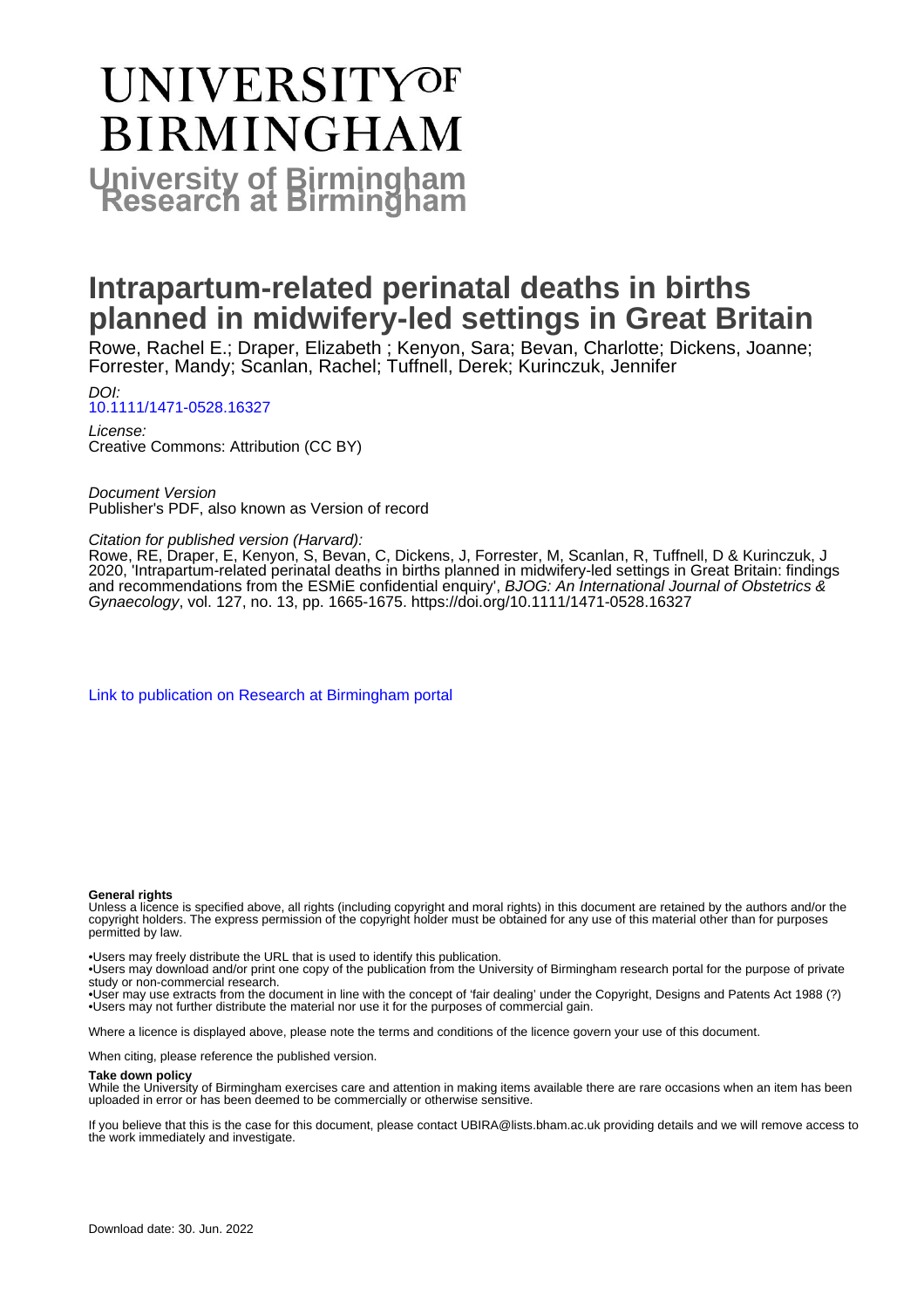

DOI: 10.1111/1471-0528.16327 www.bjog.org

## Intrapartum-related perinatal deaths in births planned in midwifery-led settings in Great Britain: findings and recommendations from the ESMiE confidential enquiry

R Rowe,<sup>[a](https://orcid.org/0000-0003-2994-3240)</sup> D ES Draper,<sup>b</sup> S Kenyon,<sup>c</sup> C Bevan,<sup>d</sup> J Dickens,<sup>b</sup> M Forrester,<sup>e</sup> R Scanlan,<sup>e</sup> D Tuffnell,<sup>f</sup> JJ Kurinczuk<sup>a</sup>

<sup>a</sup> Policy Research Unit in Maternal Health and Care, National Perinatal Epidemiology Unit, Nuffield Department of Population Health, University of Oxford, Oxford, UK <sup>b</sup> Department of Health Sciences, University of Leicester, Leicester, UK <sup>c</sup> Institute of Applied Health Research, University of Birmingham, Birmingham, UK <sup>d</sup> Sands, Stillbirth and Neonatal Death Charity, London, UK <sup>e</sup> Royal College of Midwives, London, UK <sup>f</sup> Bradford Royal Infirmary, Bradford, UK

Correspondence: R Rowe, Policy Research Unit in Maternal Health and Care, National Perinatal Epidemiology Unit, University of Oxford, Old Road Campus, Oxford OX3 7LF, UK. Email: [rachel.rowe@npeu.ox.ac.uk](mailto:)

Accepted 11 May 2020.

Objective To review quality of care in births planned in midwifery-led settings, resulting in an intrapartum-related perinatal death.

Design Confidential enquiry.

Setting England, Scotland and Wales.

Sample Intrapartum stillbirths and intrapartum-related neonatal deaths in births planned in alongside midwifery units, freestanding midwifery units or at home, sampled from national perinatal surveillance data for 2015/16 (alongside midwifery units) and 2013–16 (freestanding midwifery units and home births).

Methods Multidisciplinary panels reviewed medical notes for each death, assessing and grading quality of care by consensus, with reference to national standards and guidance. Data were analysed using thematic analysis and descriptive statistics.

Results Sixty-four deaths were reviewed, 30 stillbirths and 34 neonatal deaths. At the start of labour care, 23 women were planning birth in an alongside midwifery unit, 26 in a freestanding midwifery unit and 15 at home. In 75% of deaths,

improvements in care were identified that may have made a difference to the outcome for the baby. Improvements in care were identified that may have made a difference to the mother's physical and psychological health and wellbeing in 75% of deaths. Issues with care were identified around risk assessment and decisions about planning place of birth, intermittent auscultation, transfer during labour, resuscitation and neonatal transfer, follow up and local review.

Conclusions These confidential enquiry findings do not address the overall safety of midwifery-led settings for healthy women with straightforward pregnancies, but suggest areas where the safety of care can be improved. Maternity services should review their care with respect to our recommendations.

Keywords Birth centres, home birth, midwifery, perinatal death, quality of health care, stillbirth.

Tweetable abstract Confidential enquiry of intrapartum-related baby deaths highlights areas where care in midwifery-led settings can be made even safer.

Please cite this paper as: Rowe R, Draper ES, Kenyon S, Bevan C, Dickens J, Forrester M, Scanlan R, Tuffnell D, Kurinczuk JJ. Intrapartum-related perinatal deaths in births planned in midwifery-led settings in Great Britain: findings and recommendations from the ESMiE confidential enquiry. BJOG 2020; [https://doi.org/10.1111/1471-0528.16327.](https://doi.org/10.1111/1471-0528.16327)

## Introduction

Stillbirth and neonatal mortality rates in the United Kingdom remain high compared with other similar countries.<sup>1,2</sup> National policy aims to halve the rates of stillbirth, neonatal death and perinatal brain injury by  $2025$ ;<sup>3</sup> intrapartumrelated perinatal deaths have been identified as a group where improvements in perinatal care have the potential to improve outcomes.<sup>4-6</sup>

Confidential enquiries are an established method for assessing quality of care against national standards and guidance, usually when adverse events such as death or

This is an open access article under the terms of the Creative Commons Attribution License, which permits use,

distribution and reproduction in any medium, provided the original work is properly cited.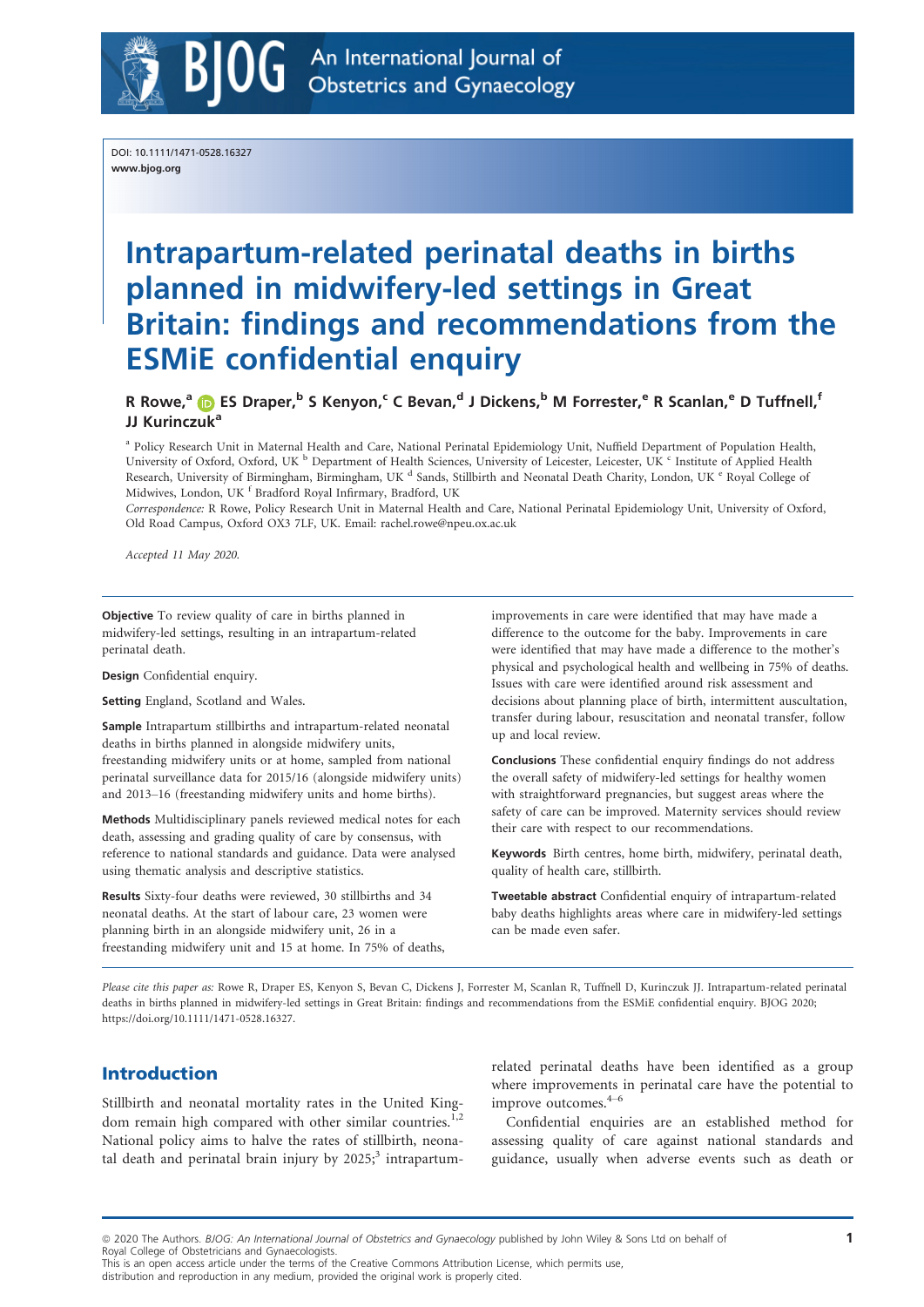serious morbidity occur. A UK-wide confidential enquiry of 78 term intrapartum stillbirths and intrapartum-related neonatal deaths, carried out in 2015 by the MBRRACE-UK collaboration as part of the national Maternal, Newborn and Infant Clinical Outcome Review Programme (MNI-CORP), identified overall improvements in care that may have made a difference to the outcome for the baby in 80% of the deaths.<sup>6</sup> Key issues included: failure to recognise the transition from the latent to the active phase of labour and institute appropriate monitoring; incomplete or inadequate maternal monitoring; errors in the method, interpretation, escalation and response to fetal monitoring; variable quality of bereavement care and poor-quality local reviews.

In the UK most women give birth in hospital obstetric units  $(OU)$ , so most of the 78 deaths in the MBRRACE-UK enquiry occurred in planned OU births.<sup>6</sup> National guidance and standards recommend that women who are healthy with straightforward pregnancies should have the choice of care in an OU or in a midwifery-led setting, including birth at home; in an alongside midwifery unit on the same site as an OU; or in a freestanding midwifery unit, on a site geographically separate from an  $OU.^{8-12}$  The number of midwifery units and the number of women giving birth in midwifery-led settings is increasing; $^{7,13-16}$  in 2015 in England around 15% of women gave birth in a midwifery-led setting, compared with around 5% in 2007.<sup>7,13</sup> Intrapartum-related perinatal deaths are uncommon, occurring in around 1 in every 3500 births in the UK; $<sup>6</sup>$  there is no evidence that they</sup> are more common in births planned in midwifery-led settings compared with births planned in OUs.<sup>17,18</sup> However, deaths in births planned in midwifery-led settings are important to investigate because the nature of any issues with care may be different compared with births planned in OUs, particularly for births in freestanding units and at home.

In ESMiE (Enhancing the safety of Midwifery-led births Enquiry), we aimed to review the quality of care during pregnancy, labour, birth and postpartum received by women and babies in births planned in midwifery units and at home, which resulted in an intrapartum-related perinatal death, to identify care that could be improved. This paper briefly describes issues with care that were the same as those identified in planned OU births in the 2015 MBRRACE-UK enquiry,<sup>6</sup> and focuses in detail on issues that were different or that have particular relevance for care in midwifery-led settings.

## **Methods**

We carried out a confidential enquiry using MBRRACE-UK methods.<sup>6</sup>

## Inclusion criteria and sampling

We included intrapartum stillbirths and intrapartum-related neonatal deaths (defined in the Supplementary material, Table S1) occurring in term births where the planned place of birth at the start of labour care was an alongside or freestanding midwifery unit, or at home, in England, Wales and Scotland. We identified potentially eligible deaths from the MBRRACE-UK national perinatal surveillance data, drawing a stratified random sample to ensure all midwifery-led settings were represented in sufficient and broadly equal numbers, with similar numbers of stillbirths and neonatal deaths. To ensure similar numbers in each planned birth setting, planned alongside midwifery unit births were sampled from 2015 to 2016, and planned freestanding midwifery unit and home births, where there are fewer births, from 2013 to 2016. To account for differences in admission pathways we used slightly different inclusion criteria for the different settings (see Supplementary material, Table S2).

## Case note management

Invited hospitals for the sampled deaths provided all available medical notes for the mother and baby. Identifiable data relating to the mother and baby were redacted and the redacted notes were scanned and uploaded to the secure MBRRACE-UK case notes viewing system.

### Enquiry panel process

Confidential enquiry panel reviews took place from October 2017 to July 2019. Panel members were invited from a pool of 73 midwives, 22 consultant obstetricians, 16 consultant neonatologists and 9 perinatal pathologists. Each panel comprised a minimum of: two midwives (including midwives with experience of working in a midwifery-led setting and bereavement midwives), two obstetricians, two neonatologists and one pathologist. Panel meetings were chaired by members of the evaluation team (ESD, SK, JJK and RR) and were facilitated by JD and RR. Representatives of Sands, the stillbirth and neonatal death charity, observed two panels.

At each panel four to six deaths were reviewed, with reference to relevant national standards and guidance. Panels were convened until no new themes emerged.

### Data collected

For each stage of the care pathway, good practice points or issues with care were graded by consensus and recorded on a standardised evaluation form, using the MBRRACE-UK gradings for quality and relevance to outcome (see Supplementary material, Table S3); this process generated both qualitative (text) and quantitative data. An overall grading of care was agreed by consensus, for both the care of the baby and the care of the mother after the baby had died, using the MBRRACE-UK classification (see Supplementary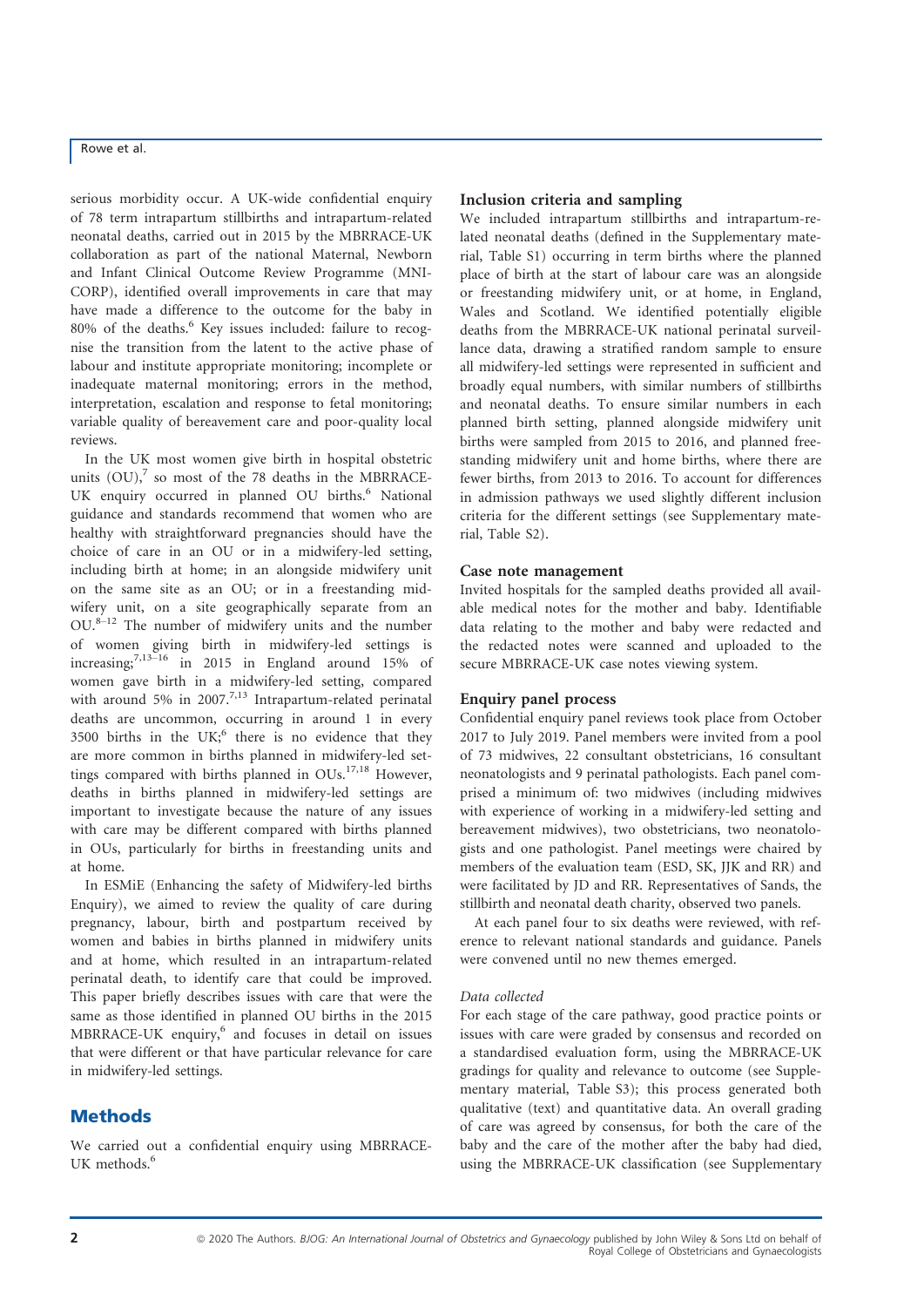material, Table S3). A narrative summary describing the overall care was written and agreed.

Additional quantitative data describing the care provided were recorded using an enquiry-specific checklist developed from the 2015 MBRRACE-UK enquiry, $6$  with the addition of extra items, for example, changes in planned place of birth and transfer.

A core outcome set was not used.

## Data management and analysis

MBRRACE-UK perinatal surveillance data about maternal and other characteristics for the deaths reviewed and those that were potentially eligible, but not sampled, were compared using percentages and the chi-square test.

All text and grading data from the consensus evaluation form were imported into the software package NVIVO (version 12).<sup>19</sup> These data were read and re-read by RR to develop descriptive and analytical codes describing emerging themes, which were then applied across the data set. Emerging findings were discussed by RR and JJK during analysis and codes/themes were revised as necessary. The evaluation team then formally compared the findings with those from the 2015 MBRRACE-UK enquiry.<sup>6</sup> Anonymised vignettes were chosen to illustrate findings.

Quantitative checklist and evaluation form data were imported into STATA SE (version  $15)^{20}$  and summarised using percentages.

#### Parent and public involvement

The aim of parent and public involvement was to ensure that the views of bereaved parents informed the design, interpretation and dissemination of the enquiry. We benefitted from the involvement of representatives of key charities working with bereaved parents in the 2015 MBRRACE-UK enquiry.<sup>6</sup> CB, from Sands, was a member of the evaluation team, contributing to co-investigator group meetings throughout.

#### Funding

This paper reports research funded by the National Institute for Health Research (NIHR) Policy Research Programme through the Policy Research Unit in Maternal Health and Care, 108/0001. SK was part funded by the NIHR Applied Research Centre West Midlands. The views expressed are those of the author(s) and not necessarily those of the NIHR or the Department of Health and Social Care.

## **Results**

#### Sample

Sixty-four perinatal deaths were reviewed, 30 stillbirths and 34 neonatal deaths (see Supplementary material, Figure S1), at 13 panel meetings.

#### Representativeness of the sample

Apart from planned place of birth and outcome, there were no significant differences between the 64 deaths reviewed and the 93 other deaths that were potentially eligible, but not sampled, for any of the sociodemographic, behavioural and care characteristics for which data were available (see Supplementary material, Table S4). The oversampling used to ensure sufficient numbers of deaths from each planned birth setting, and similar numbers of stillbirths and neonatal deaths, is reflected in the significant differences between the deaths reviewed and those potentially eligible, but not reviewed.

#### Planned and actual place of birth

At the start of labour care, 23 women were planning birth in an alongside midwifery unit, 26 in a freestanding midwifery unit and 15 at home (Figure 1). Overall, 18 women (28%) gave birth in the setting they were planning to give birth in at the start of labour care. Two women, both planning a home birth, gave birth in an ambulance.

## Grading of quality of care

In 70%  $(n = 21)$  of intrapartum stillbirths and 79%  $(n = 27)$  of intrapartum-related neonatal deaths, panels identified improvements in care that may have made a difference to the outcome for the baby; 75% overall (Table 1). In terms of the mother's physical and psychological outcome and/or future wellbeing, improvements in care were identified that may have made a difference to the outcome in 53% ( $n = 16$ ) of intrapartum stillbirths and 94%  $(n = 32)$  of intrapartum-related neonatal deaths; 75% overall. Data about the poorest quality of care at each point on the care pathway, in cases where care had a potential adverse impact on outcome, are summarised in the Supplementary material (Table S5).

## Themes recurring from previous intrapartumrelated enquiry

A number of themes arising from this enquiry echoed those identified in the 2015 MBRRACE-UK enquiry, in which most births were planned in OUs.<sup>6</sup> These are summarised briefly in Box 1.

## New themes or those with particular relevance for midwifery-led settings

## Planning place of birth and risk assessment

During pregnancy. For 28 women (44%), risk factors relevant to discussions and decisions about planned place of birth (e.g. previous postpartum haemorrhage, fetal growth concerns, mental health problems) were present at booking or developed during pregnancy; for 12 women these risk factors were not recognised by the health professionals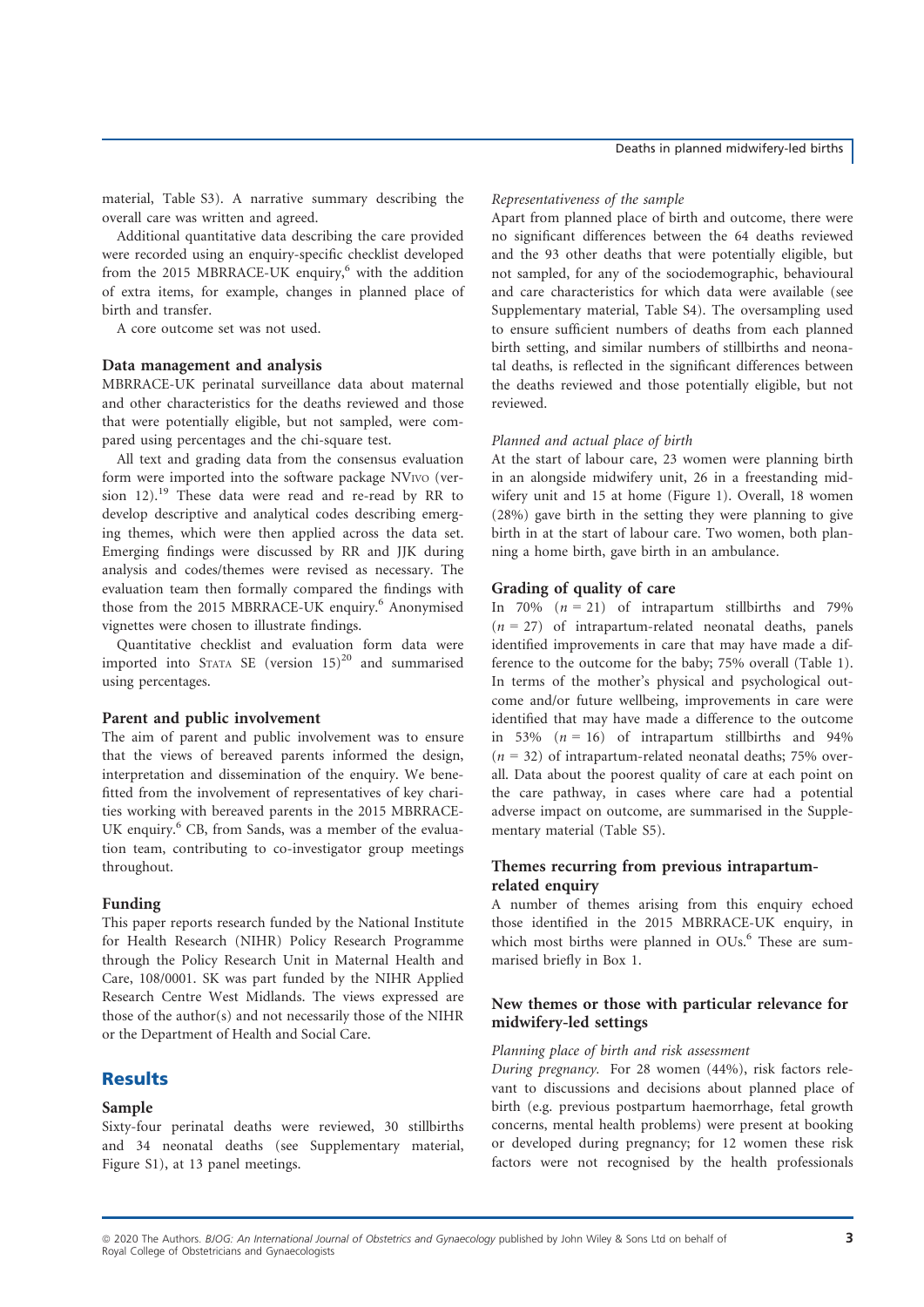

Figure 1. Planned and actual place of birth.

| <b>Panel consensus</b>                                                        | <b>Stillbirth</b><br>$n = 30$ |                 | <b>Neonatal</b><br>death<br>$n = 34$ |          | All<br>$n = 64$ |      |
|-------------------------------------------------------------------------------|-------------------------------|-----------------|--------------------------------------|----------|-----------------|------|
|                                                                               | $\mathbf n$                   | %               | $\mathbf n$                          | %        | $\mathbf n$     | $\%$ |
| Outcome for the baby                                                          |                               |                 |                                      |          |                 |      |
| Good; no improvements in care identified                                      | 3                             | 10 <sup>1</sup> | $\Omega$                             | $\Omega$ | 3               |      |
| Improvements in care identified that would have made no difference to outcome | 6                             | 20              |                                      | 21       | 13              | 20   |
| Improvements in care identified that may have made a difference to outcome    | 21                            | 70              | 27                                   | 79       | 48              | 75   |
| Outcome for the mother                                                        |                               |                 |                                      |          |                 |      |
| Good; no improvements in care identified                                      | 6                             | 20              | $\Omega$                             | $\Omega$ | 6               | 9    |
| Improvements in care identified that would have made no difference to outcome | 8                             | 27              | $\overline{2}$                       | 6        | 10              | 16   |
| Improvements in care identified that may have made a difference to outcome    | 16                            | 53              | 32                                   | 94       | 48              | 75   |

providing care. For only five women with risk factors (18%) was there any evidence of a care plan being put in place to manage risks in a midwifery-led setting.

For 21 women (34%), panels identified good care in relation to risk assessment, including appropriate booking for midwifery-led care, or a good discussion and documentation around planned place of birth (Vignette 1, Box 2).

For 24 women (39%), panels identified issues with care in relation to management of risk factors, lack of appropriate risk assessment for planning birth in a midwifery-led setting, lack of care planning in the presence of risk factors, or lack of discussion or documentation about the risks and benefits of different birth settings. For 12 women, this was judged to be probably or almost certainly relevant to the outcome for the baby.

At the start of labour care. Overall, 25 women (39%) presented at the start of labour care with existing risk factors or emerging complications indicating that transfer to obstetric-led care should have been considered or discussed (Vignette 2, Box 2). These complications included: reduced fetal movements, meconium-stained liquor, prolonged rupture of membranes and post-term pregnancy. In 15 (60%) of these women the panels considered that management of the woman's care was not appropriate.

For 20 women (32%), panels identified inadequate risk assessment at the start of labour care; in 13 of these women there were also issues in relation to risk assessment or birth-place planning during pregnancy. For 12 women this was judged to be probably or almost certainly relevant to the outcome for the baby.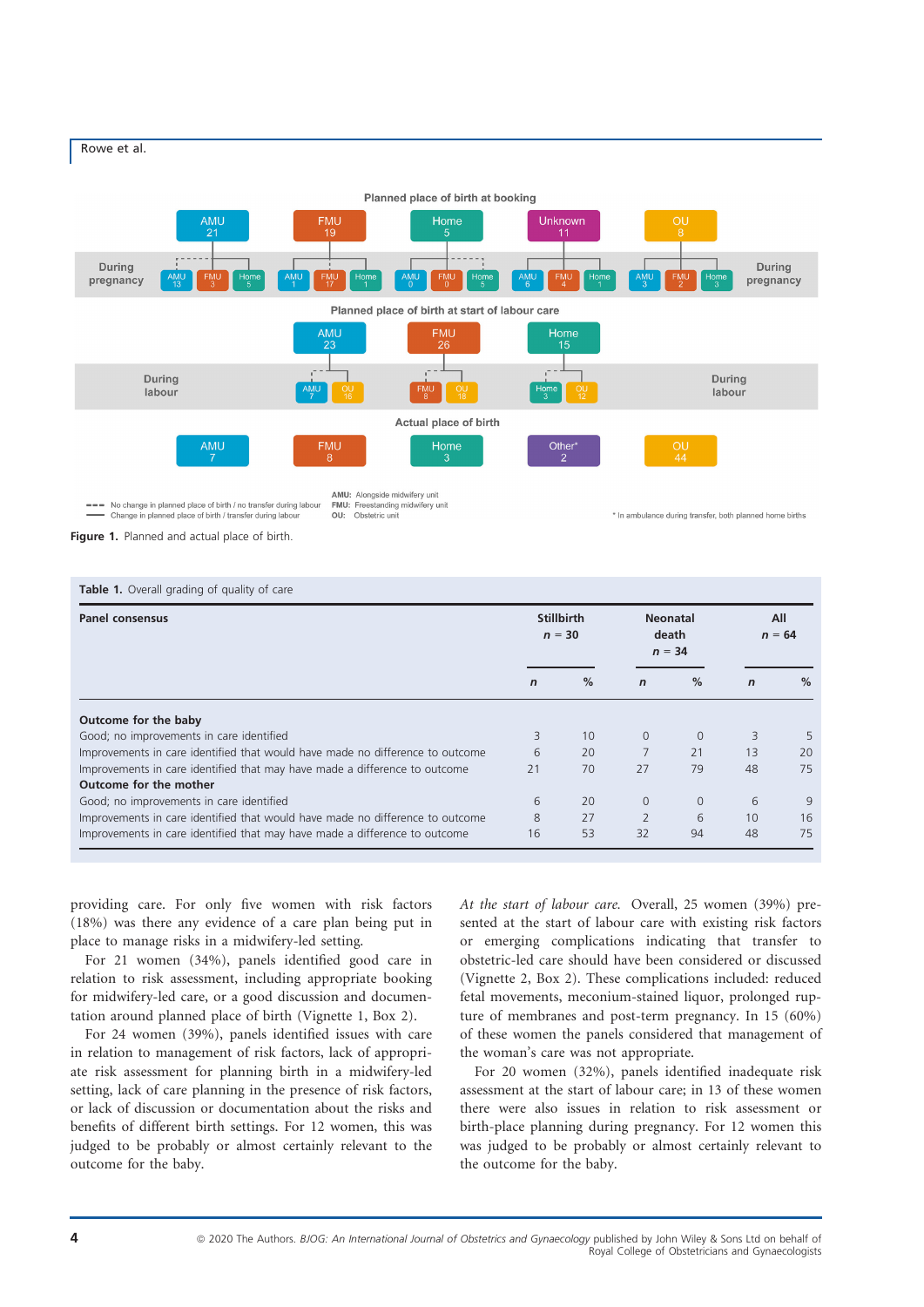Box 1. Summary of issues with care which were also identified in the 2015 MBRRACE-UK intrapartum-related confidential enquiry

#### Antenatal care

#### Screening for fetal growth

No growth chart in notes, inconsistent or incorrect plotting or frequency of symphysis fundal height measurements, failure to refer for ultrasound when indicated or to act appropriately after referral.

#### Management of reduced fetal movements

Care following reported reduced fetal movements that did not follow national guidance.

#### Intrapartum care

#### Care of women in the latent phase

Inappropriate frequency of observations and lack of care planning, failure to recognise start of established labour leading to failure to initiate monitoring of fetal wellbeing.

#### Maternal monitoring

Lack of or infrequent vaginal examinations, incomplete or poor partogram completion, inadequate maternal observations leading to uncertainty about stage of labour or progress in labour and failure to appropriately assess maternal and fetal wellbeing.

#### Continuous electronic fetal monitoring

Lack of systematic review, or delay in obstetric review, of continuous electronic fetal monitoring; failure to recognise, or delay in recognising, pathological cardiotocographs and/or to act appropriately; delay in establishing continuous electronic fetal monitoring after transfer; poor quality cardiotocographs trace.

#### Resuscitation

Failure to follow resuscitation guidance or documentation that was insufficiently clear, inadequate leadership around resuscitation.

#### Postnatal and bereavement care

Poor or undocumented postnatal care, including failure to carry out appropriate tests or investigations; undocumented, inadequate or fragmented bereavement care.

#### Follow-up appointment

Inappropriate timing of follow up (too soon or too late); insensitive, inadequate or inaccurate follow-up letter to parents, including letters to another health professional copied to parents, or no letter at all.

#### Post mortem

Placenta not available for histology, placental histology poor or not incorporated with the rest of the post-mortem findings, lack of appropriate clinico-pathological correlation, poor post mortem, which failed to identify cause of death.

#### Local review of care

Inappropriate composition of review panel, review did not consider the whole care pathway, review did not incorporate results of pathology or post mortem.

#### Situational awareness and capacity

Lack of situational awareness or the ability to stand back, see the whole picture and respond appropriately; insufficient staff and/or space, and equipment issues, often as result of increased activity.

Planning home birth against advice. Ten of the 15 women planning home birth had risk factors for complications during labour or birth identified during pregnancy. Five of these ten women planned birth at home against advice from health professionals. For four of these the panel considered that this was a contributory factor in the outcome for the baby, although for three women they also concluded that health professionals could have done more to engage with the mother. Issues common to these cases included the woman not engaging with antenatal care and/or not revealing health concerns; healthcare professionals not escalating their concerns about risk factors or the woman's wellbeing; and the woman declining care and/or interventions when offered, including scans, induction, fetal monitoring, vaginal examinations and transfer.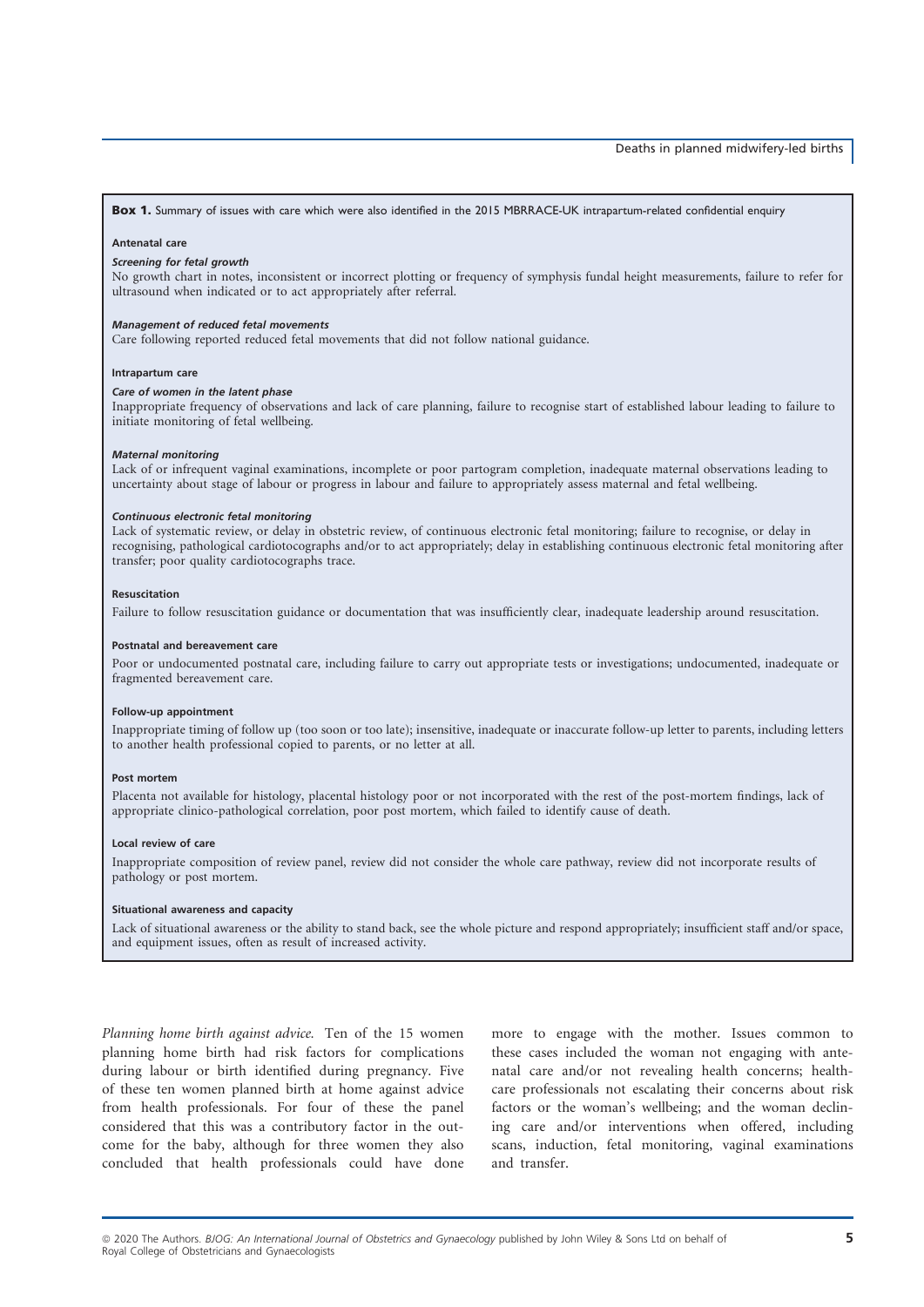#### Box 2. Vignettes illustrating examples of good practice and issues with care

#### Vignette 1: Good practice in risk assessment and planning

A nulliparous woman originally booked for care in an OU had documented discussions about place of birth at booking, at 25 and 28 weeks of gestation. At 28 weeks of gestation, there was a documented decision for a home birth. At 34 weeks of gestation, care was transferred to the home-birth team and documented discussions about the decision for a home birth continued. At 41 weeks, labour started at home. There was a documented risk assessment that confirmed she was still suitable for a home birth. During labour, fetal heart rate abnormalities were recognised promptly. Transfer to the OU was arranged immediately and there were no delays in transfer or in the provision of care on arrival. The baby was born shortly afterwards with no signs of life and resuscitation was unsuccessful.

#### Vignette 2: Risk assessment and planning – failure to risk assess appropriately during pregnancy and on admission

A woman with previous small-for-gestational-age babies and a body mass index  $>35 \text{ kg/m}^2$  booked for a freestanding midwifery unit birth with no documented discussion about place of birth and no care plan. Serial growth scans showed normal growth. The woman selfreferred to the freestanding midwifery unit twice in the same week at term in the latent stage of labour, but there was no documented risk assessment at either visit. Following a third attendance in the same week in the latent stage the woman was admitted. Five hours after admission, the fetal heart could not be heard; there was a delay in calling the ambulance. The woman arrived at the OU over an hour after the fetal heart was last heard and was seen promptly, but the baby's death was confirmed by ultrasound and the baby was stillborn.

#### Vignette 3: Delay in decision to transfer and assess on arrival at the OU

A low-risk woman with straightforward antenatal care received good continuity of care and planned a home birth after a clear documented discussion. During labour the midwives appropriately called for advice when they had concerns about fetal wellbeing and transfer was agreed. However, there was a delay in calling for an ambulance and the ambulance took a long time to arrive resulting in a 1-hour delay from the decision to transfer to arrival in the OU. Once she arrived there was a further delay before obstetric review and there was no recognition or review of a pathological cardiotocograph in the second stage. The baby was born in a poor condition and resuscitated, but later died.

#### Vignette 4: Intermittent auscultation not following national guidance

A low-risk woman was booked appropriately for an alongside midwifery unit birth. On arrival at the alongside midwifery unit in early labour she reported reduced fetal movements in the 24 hours before admission; however, there was no documentation of a risk assessment taking this into account. The fetal heart rate was not monitored according to national guidance throughout labour: the heart rate was always rounded to the nearest five; baseline tachycardia was inappropriately recorded as a range; the frequency of intermittent auscultation was inappropriate; and there was no appropriate response to decelerations in the second stage of labour. The baby was born in poor condition and resuscitated, but later died.

#### Vignette 5: Resuscitation and transfer of a compromised baby

Following inadequate risk assessment on arrival in labour and inappropriate monitoring in labour a baby was born in a freestanding midwifery unit in poor condition. Resuscitation was commenced by the midwife. At 8 minutes, a consultant paediatrician was phoned for advice who advised continuing resuscitation and then calling an ambulance. An emergency crash call was placed for the local emergency team, but there were issues with their prompt attendance. At 16 minutes after birth an ambulance was called, which arrived quickly. The time from birth to arrival at the hospital was over an hour. The baby was subsequently transferred to a tertiary centre for treatment, but later died.

#### Transfer during labour

Overall, 46 women (72%) were transferred to obstetric care during labour; two women gave birth during transfer. Of the 18 women who were not transferred, in nine women there was no identified indication for transfer and in the remaining nine, by the time transfer was considered, labour was too advanced to transfer the woman safely.

For 11 women (24%), panels identified good care in relation to transfer, including appropriate decision-making or timing. For 35 women, issues with care were identified in relation to transfer, including three women for whom the panels considered that the woman should have been transferred, but was not. For 24 women, panels noted delay in recognising the need for transfer, in arranging transfer with appropriate urgency, in the attendance of an ambulance, or

in timely and appropriate assessment or care after transfer; for 16 of these (11 in planned freestanding midwifery unit/ home births and five in an alongside midwifery unit), this was considered to be probably or almost certainly relevant to the outcome for the baby (Vignette 3, Box 2). For one woman planning birth at home, the panel identified delay in the decision to transfer, delay in the arrival of the ambulance and delay in obstetric review after arrival at the hospital. For two women, both planning birth at home, delays in transfer were considered to have occurred in part because the woman delayed or declined transfer.

#### Intermittent auscultation

Overall, 46 women (72%) had intermittent auscultation (IA) at some stage during labour. For over half of these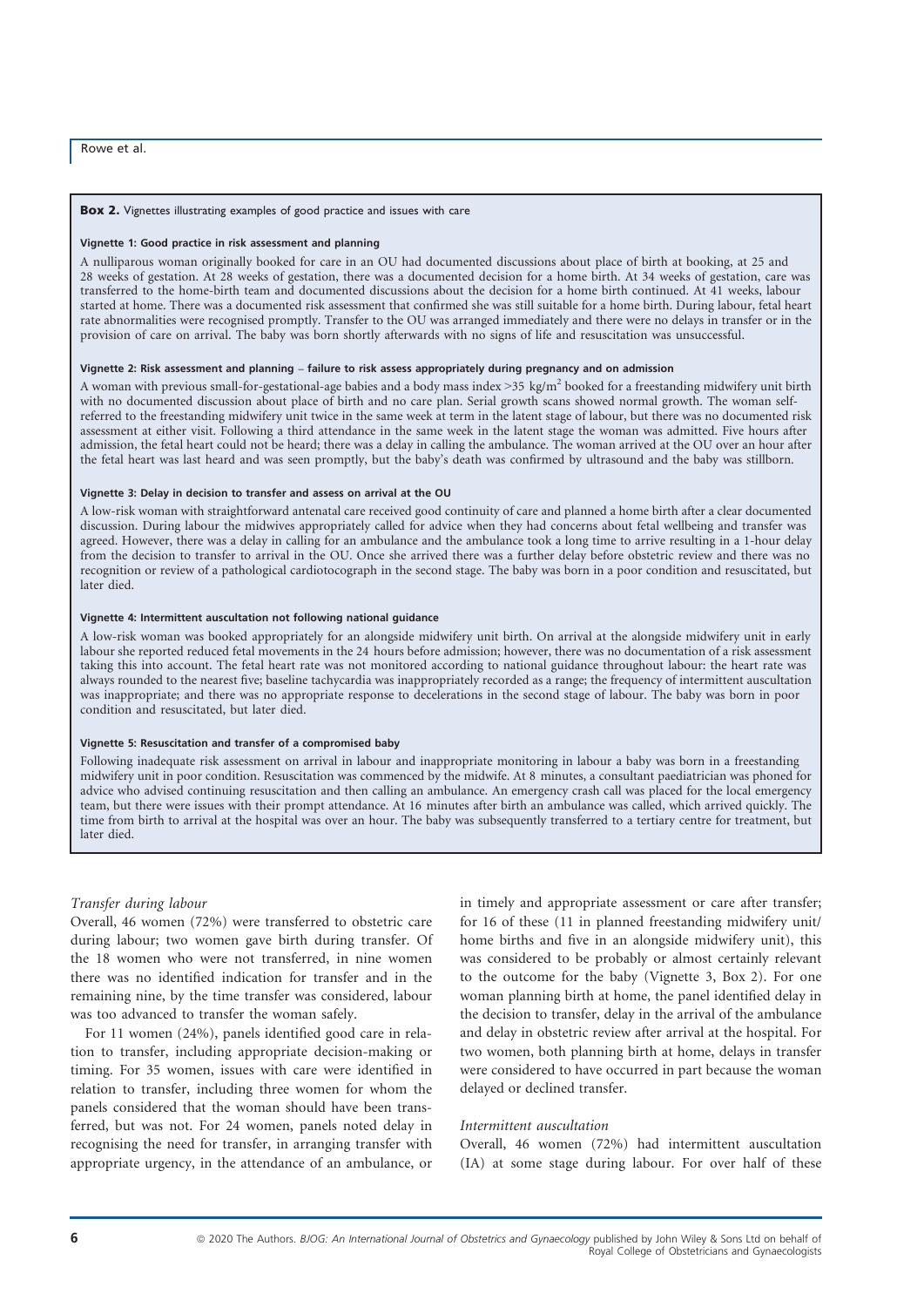women (28 women), panels identified issues in relation to IA (Vignette 4, Box 2). In all but two of these instances, the woman was in her original planned birth setting at the time. For 19 women this was considered to be probably or almost certainly relevant to the outcome for the baby. Issues included incorrect frequency or timing of IA in relation to contractions; poor, inadequate or confusing recording of IA or the fetal heart rate; and failure or delay in recognising or acting on fetal heart rate concerns. For two women planning birth at home, IA was either not carried out at all, or with a frequency and timing that was inconsistent with national guidance, at the request of the mother.

### Resuscitation and neonatal transfer

Of the 18 women who were not transferred during labour, 11 gave birth in a freestanding midwifery unit or at home, and resuscitation of the baby took place in a midwifery-led setting with no neonatal service on site. For two of these, panels identified good or excellent resuscitation care and neonatal transport, but in six, all in freestanding units, issues were identified in relation to resuscitation, management and transfer of a compromised baby; for four, this was considered to be almost certainly relevant to the outcome for the baby (Vignette 5, Box 2). Issues included uncertainty over leadership of resuscitation, with midwives deferring to paramedics or other colleagues who may have had less experience with neonatal resuscitation; apparent confusion about how to arrange transfer; and unclear communication of urgency, leading to delay. For all six there were indications of an absence of clear local guidance or protocol for the management of a neonatal emergency in the freestanding unit, leading to significant delay and/or inadequate resuscitation.

#### Follow up and review

A follow-up appointment between parents and health professionals took place for 49 deaths (77%) overall, but in only 13 of these (27%) was a midwife involved in the follow-up appointment.

A local review of care took place in 58 cases (91%), but only nine (16%) of these reviews were judged to be of good quality, with 28 (48%) described as 'poor' by panels. A midwife was involved in the review in 35 of the 49 deaths (71%) for which the composition of the review panel was documented.

## Parent and public involvement

Our parent and public involvement ensured that topics of key importance to bereaved parents, including bereavement care, post-mortem consent and local review were central to this enquiry. Our links with charities representing bereaved parents will ensure effective dissemination.

## **Discussion**

#### Main findings

In 75% of intrapartum-related perinatal deaths occurring in births planned in midwifery-led settings, improvements in care were identified that may have made a difference to the outcome for the baby. In 75% of deaths, improvements in care may also have made a difference to the mother's physical and psychological outcome or future wellbeing.

Many of the themes arising from panels' judgements about care were the same or similar to those arising from the 2015 MBRRACE-UK enquiry into intrapartum-related perinatal deaths, in which most deaths occurred in planned OU births.<sup>6</sup> Several emerging themes, however, were new or of specific relevance to midwifery-led settings.

#### Strengths and limitations

We used an established confidential enquiry process to review systematically, for the first time, the quality of care in term intrapartum-related perinatal deaths in births planned in midwifery-led settings. Oversampling ensured sufficient representation of birth settings and types of perinatal death. Otherwise our sample was representative of all potentially eligible deaths in births planned in midwiferyled settings. Enquiry panels were multidisciplinary and included at least two midwives with experience of working in a midwifery-led setting.

The confidential enquiry process uses all available medical notes and therefore, in contrast to other investigations, which may interview staff and parents, some important contextual information may not always be available. By its nature, a confidential enquiry is retrospective, involving panel members who are aware of the outcome, critically looking for any and all issues with care, based on extant national standards and guidance. No inferences can be made about the prevalence of issues with care for births where the baby did not die. Nevertheless, improvements in care arising as a consequence of our findings have the capacity to affect all women receiving care.

## Interpretation (in light of other evidence)

For women at low risk of complications, with the exception of first-time mothers planning birth at home, planning birth in a midwifery-led setting is as safe for babies as planning birth in an OU, and has benefits for women in terms of substantial reductions in medical intervention.<sup>17,18,21</sup> National policy supports choice of birth setting and the expansion of midwifery-led services.<sup>10,11</sup> Our findings do not call into question this body of evidence or policy direction, but highlight areas where care for women planning birth in midwifery-led settings can be improved and made even safer.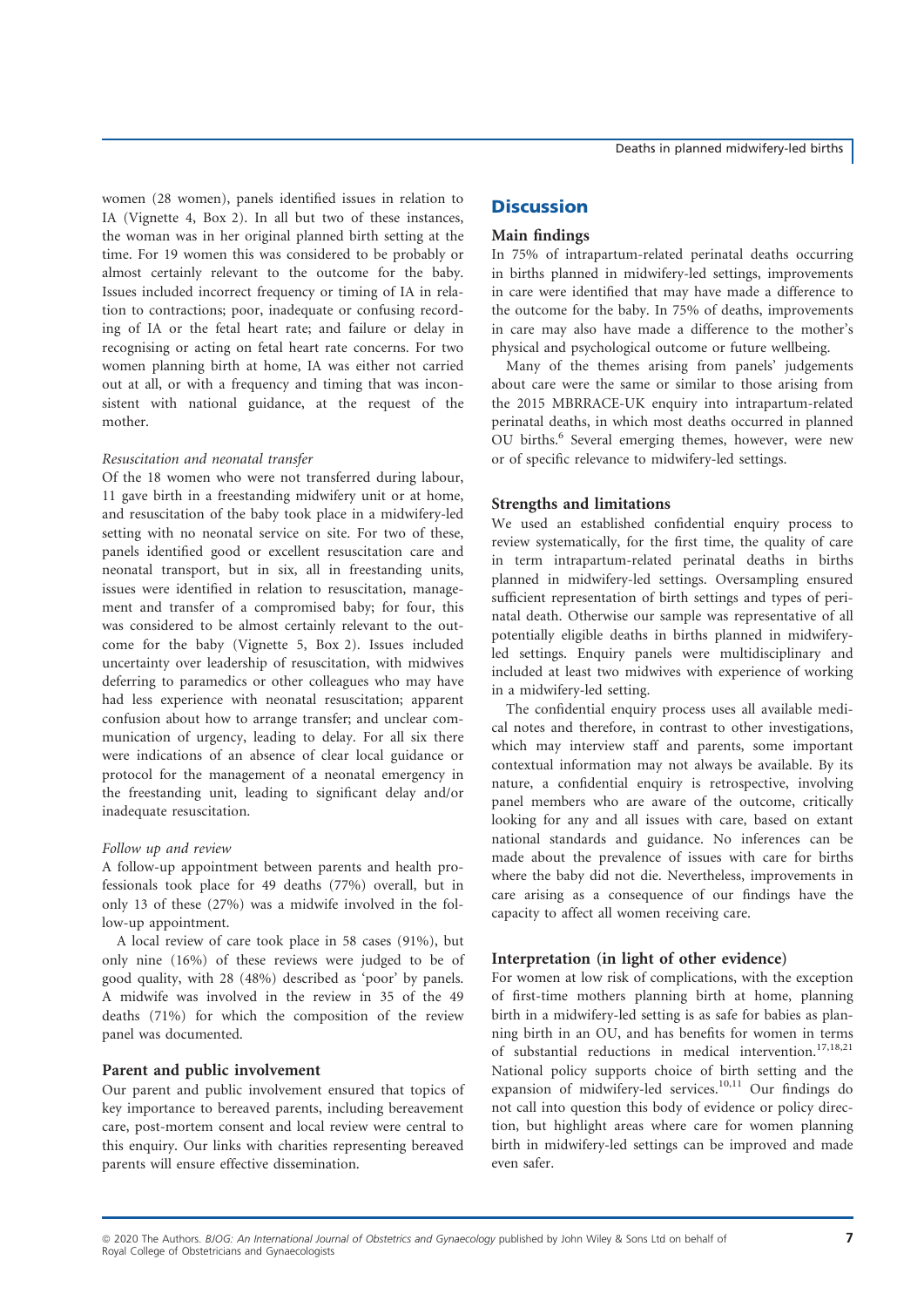Documented evidence-based discussion with women about the risks and benefits of different settings is fundamental to the implementation of national guidance about planned place of birth.<sup>11</sup> Optimal assessment, and consideration of appropriate place of birth, is an ongoing process – during pregnancy, on admission in labour and as labour progresses – taking into account women's values and preferences.<sup>11,22</sup> Panels noted some well-documented evidence-based discussions, but in over half of the deaths reviewed there was little evidence of discussion, a failure to appropriately risk assess and a lack of planning for the management of risk factors. Midwives may lack confidence in talking to women about place of birth, $2<sup>3</sup>$  but, with appropriate support, the quality of these discussions can be improved. $^{24}$  Discussion and assessment of 'risk' is complex; women's and health professionals' assessments of risk may differ, and may not fit with assumptions.<sup>25–29</sup> However, common ground between women and health professionals can be found if there is openness, mutual respect and a shared commitment to an agreed care plan. $30-33$  The potential benefits of this approach have been demonstrated in one 'maternity care outside guidelines' clinic in the Netherlands.<sup>34</sup>

Intermittent auscultation of the baby's heart rate is a key element of monitoring and assessment during labour, with clear national guidance about the timing and frequency of IA in the first and second stages.<sup>11,35</sup> The issues with IA identified in this enquiry were similar to those identified in other similar enquiries.<sup>5,6</sup> Given the widespread use of IA, and the improbability that the issues found are limited to cases where the baby died, $36$  maternity units should consider conducting routine audits of the frequency and timing of IA in their service, and acting on the findings. $37$ 

Almost three-quarters of the women in this enquiry were transferred to obstetric care. Some good care was identified in relation to transfer, but there were also significant issues with care, in transfers from all three midwifery-led settings, with delay occurring because of failures of monitoring and risk assessment, failure to recognise a developing problem, poor communication of urgency and apparent lack of resource. Similar issues have been identified in births planned in OUs where escalation of care is required; $6$  however, transfer is an intrinsic part of care in a midwifery-led setting, and something that women are particularly concerned about. $38$  Tools such as SBAR (situation, background, assessment, recommendation) are recommended to support structured communication in handover or escalation of care; $39$  our panels identified a number of deaths in which their use might have improved communication. 'Safety huddles' have also been recommended in similar situations.5,40 In London, the ambulance service, midwives and a voluntary organisation have worked together to develop structured information for use by midwives requesting urgent ambulance transfer. $41$  There may be benefit in such approaches being extended.

We also found issues with neonatal transfer from a community setting, with resuscitation that did not meet national standards, and other issues indicative of an absence of clear protocols for the management of a neonatal emergency.42,43 National guidance recommends that all birth professionals attend annual nationally accredited training in neonatal resuscitation and that all birth settings should have plans in place to enable a call for help with resuscitation, facilities for resuscitation and transfer, and emergency referral pathways.<sup>11</sup> The findings of this enquiry suggest that this guidance needs reinforcing locally.

Compared with the 2015 MBRRACE-UK enquiry, a higher proportion of deaths had improvements in care identified that may have made a difference to the mother's outcome and/or future wellbeing  $(75\% \text{ versus } 47\%)$ . This may have arisen in part because of increased fragmentation of care, with consequent failures in follow-up care and review. Most deaths were reviewed locally, but, as in other investigations and enquiries,  $5,44,45$  most local reviews were judged to be of poor quality, and were hampered by the absence of health professionals with relevant skills or experience, including midwives working in midwifery-led settings, paramedics and ambulance staff, and neonatologists. Similar issues were identified in relation to follow-up appointments with parents after the death of their baby. The national Perinatal Mortality Review Tool now supports high-quality standardised local review.<sup>46</sup>

## Conclusions and recommendations

The findings of this national enquiry offer an opportunity to improve care for women considering or planning birth in midwifery-led settings, and their babies, to prevent future similar deaths. All services providing midwifery-led care should review their practice with respect to the following recommendations based on our findings:

- All women who are at low risk of complications, and others considering birth in a midwifery-led setting, should have an evidence-based discussion with a midwife and/or a doctor about the risks and benefits of different birth settings, taking into account the presence of any risk factors for complications, and their values and preferences. This discussion should be fully documented in women's notes, with evidence about safety, intervention and transfer rates, and a specific care plan for the management of any risk factors in a midwifery-led setting. Decisions about planned place of birth and any care plan should be revisited during pregnancy and at the start of labour care.
- The development of a standardised risk assessment tool should be considered, for use at the start of labour care and as labour progresses.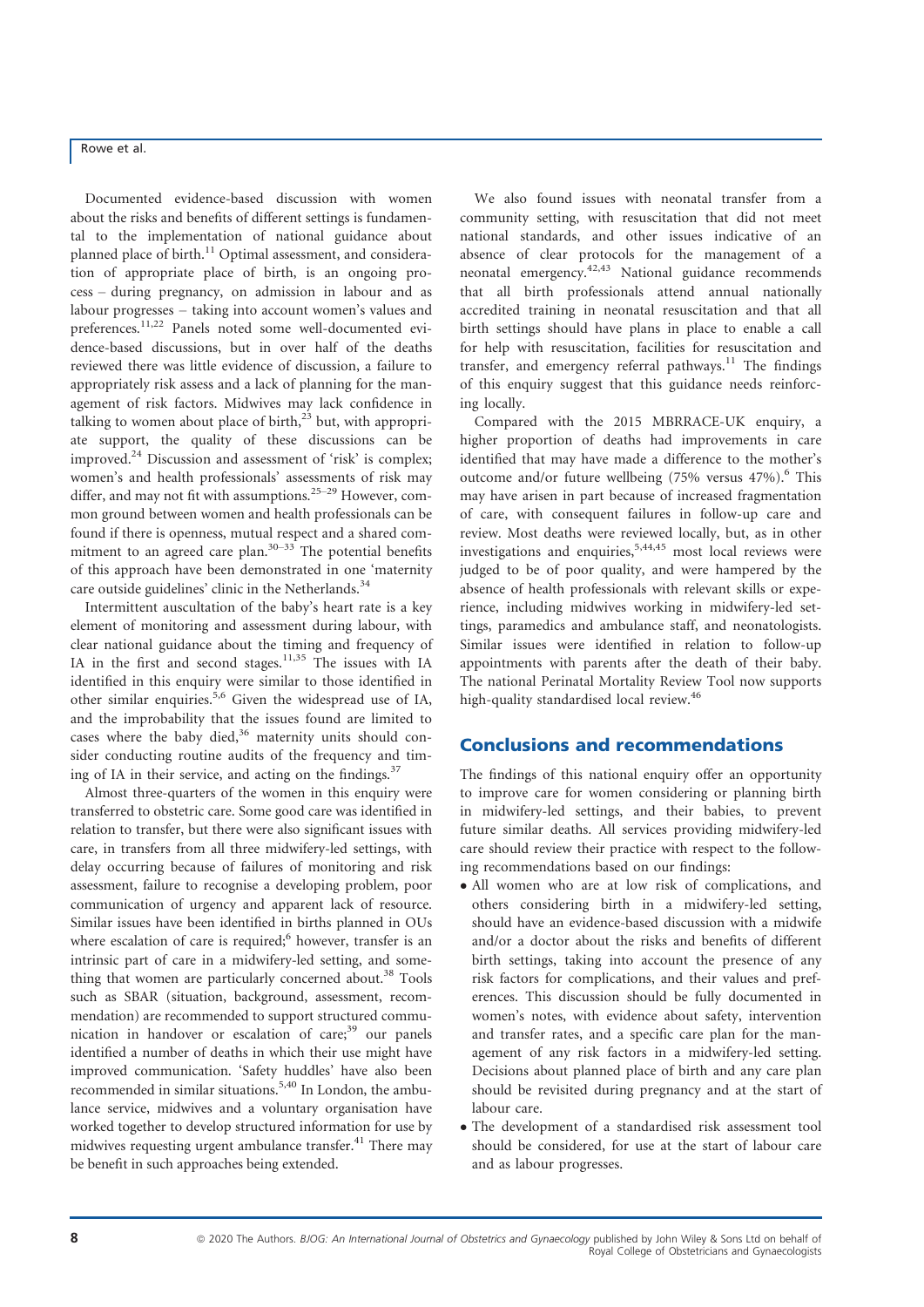- Routine audit of the frequency and timing of monitoring in labour is recommended to ensure alignment with guidance. Providers of maternity care with freestanding midwifery units or supporting home birth should:
- work with their local ambulance service to develop appropriate pathways and protocols to ensure prompt ambulance attendance and transfer in emergencies;
- adopt standardised communication of urgency in relation to transfer, with ambulance services and the receiving hospital;
- develop and maintain clear guidance for the management of neonatal emergencies in a community setting, including mandatory annual multidisciplinary skills and drills or in situ simulation training.

When a woman is transferred urgently for obstetric care there should be a process that ensures prompt obstetric and neonatal assessment.

When a baby dies after planned birth in a midwifery-led setting, a senior midwife with experience of providing care in a midwifery-led setting should be involved in follow-up care and the local review. In deaths that have involved ambulance transfer, reviews should also include information from paramedics and the ambulance service.

## Disclosure of interests

RR, ESD, JD, SK and JJK report funding from the National Institute for Health Research (NIHR) Policy Research Programme through the Policy Research Unit in Maternal Health and Care (108/0001), during the conduct of the study. DT reports funding from the MBRRACE-UK collaboration. CB, MF and RS declare no competing interests. Completed disclosure of interests forms are available to view online as supporting information.

## Contribution to authorship

JJK co-conceived the study and developed the protocol with input from ESD, SK, DT, RR, JD, MF and CB; JJK, SK, ESD and RR developed the evaluation form and checklist; ESD, SK, JJK and RR chaired enquiry panels; JD and RR facilitated enquiry panels; JD collated data; RR analysed the data with input from ESD, SK, JJK and RS; RR drafted the manuscript. All authors were involved in interpretation of data, review and revision of the manuscript and approval of the final version.

## Details of ethics and other approvals

Using the Health Research Authority classification for research for England,<sup>47</sup> this study was classified as research not requiring NHS research ethics approval. Consent from parents was not sought. Approval to use confidential patient information without consent was obtained from the Confidentiality Advisory Group of the Health Research Authority for England and Wales (17/CAG/0017) and the

Public Benefit and Privacy Panel for Health and Social Care Scotland (1819-0079).

## Funding

This paper reports research funded by the National Institute for Health Research (NIHR) Policy Research Programme through the Policy Research Unit in Maternal Health and Care, 108/0001. SK was part funded by the NIHR Applied Research Centre (ARC) West Midlands. The views expressed are those of the authors and not necessarily those of the NIHR or the Department of Health and Social Care.

## Acknowledgements

Thanks to Jennifer Hollowell for her role in conceiving and initiating this project; the Leicester and Oxford MBRRACE-UK teams for their support, in particular Ian Gallimore and Thomas Boby; the staff in hospitals who supplied medical notes for review; and David Field, Janet Scott and Cathy Warwick, for their contributions. Thanks also to all members of the enquiry panels: Srinivas Annavarapu, Joseph Aquilina, Emma Ashton, Rose Bedford, Lydia Bowden, Elaine Boyle, Debbie Bridgewater, Lia Brigante, Alison Brodrick, Jenny Butters, Sue Calder, Helen Cameron, Shereen Cameron, Morag Campbell, Maxine Chong, Marta Cohen, Christine Conner, Philippa Cox, Linda Crocker-Eakins, Fiona Cross-Sudworth, Jill Demilew, Lyndsay Durkin, Ngozi Edi-Osagie, Margaret Evans, Medhat Ezzat, Charlotte Gibson, Jane Gill, Tracey Glanville, Jo Goss, Janine Grayson, Kathryn Greaves, Cath Harrison, Michelle Harrison, Jane Hawdon, Alexander Heazell, David Howe, Alyson Hunter, Lauren Hutton, Robert Ironton, Ewen Johnston, Shirley Jones, Claire Keegan, Teresa Kelly, Dawn Kernaghan, Stephanie Larcombe, Jan Latham, Hannah Leonard, Evony Lynch, Michelle Lynch, Bill Martin, Tamas Marton, Helen McElroy, Moira McLean, Penny McParland, Zoe Mead, Jide Menakaya, Shona Montgomery, Padma Munjuluri, Wendy Oakley, Sarah Prince, Caroline Rice, Coralie Rogers, Katy Ruggeri, Irene Scheimberg, Chitra Sethuraman, Helen Smith, Lisa Smith, Emma Spillane, Stephen Wardle and Caitlin Wilson.

## Supporting Information

Additional supporting information may be found online in the Supporting Information section at the end of the article.

Figure S1. Flow chart for perinatal deaths selected for confidential enquiry.

Table S1. Intrapartum stillbirth and intrapartum-related neonatal death definitions.

Table S2. Inclusion criteria in different planned birth settings.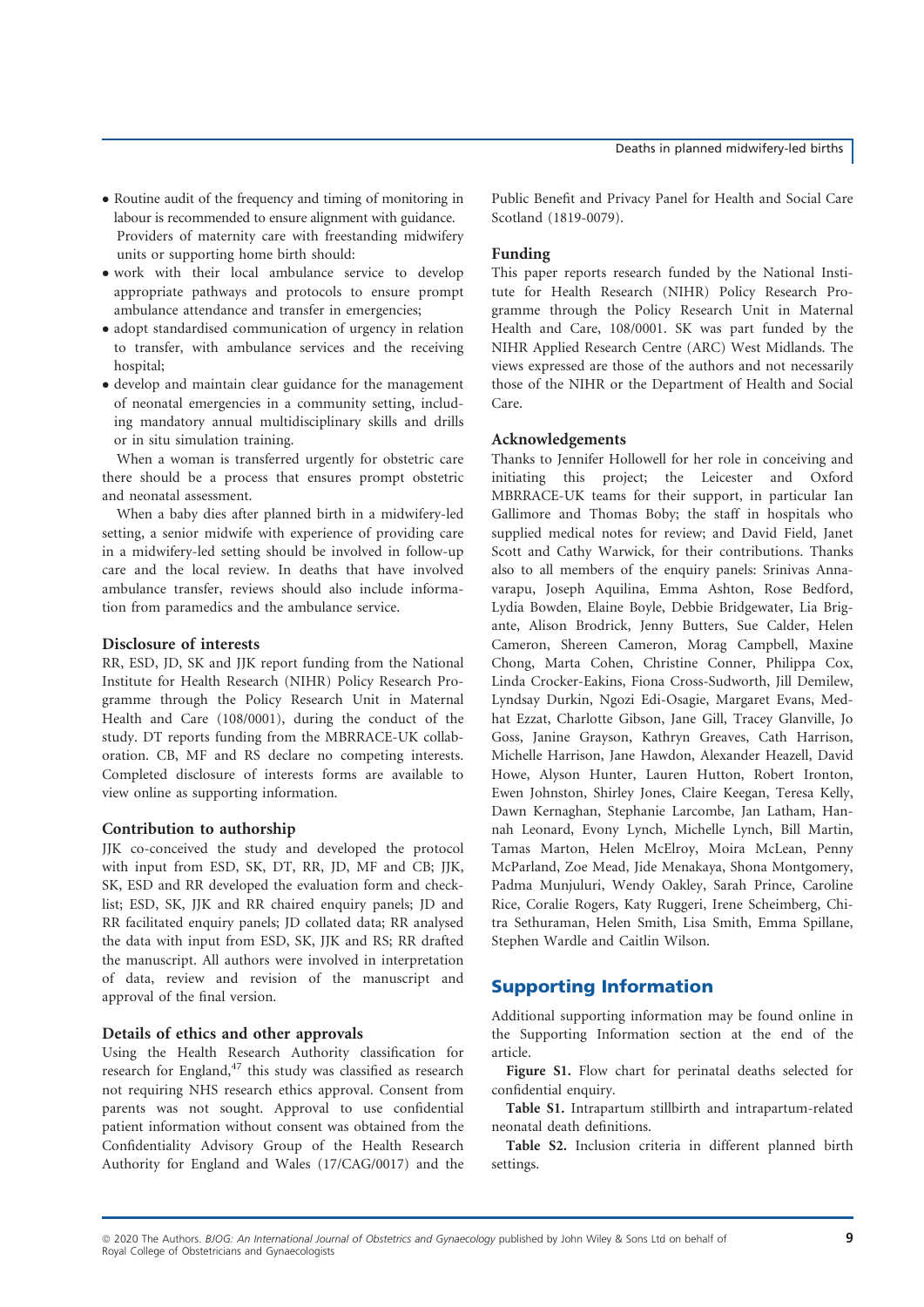Table S3. Grading of quality of care.

Table S4. Characteristics of potentially eligible, but not selected, and reviewed intrapartum-related perinatal deaths.

Table S5. Poorest quality of care, at each point on the care pathway, potentially affecting outcome for the baby or for the woman<sup>\*</sup>.

## **References**

- 1 Euro-Peristat Project. European Perinatal Health Report. Core indicators of the health and care of pregnant women and babies in Europe in 2015. [\[www.europeristat.com\]](http://www.europeristat.com). September 2019
- 2 Flenady V, Wojcieszek AM, Middleton P, Ellwood D, Erwich JJ, Coory M, et al. Stillbirths: recall to action in high-income countries. Lancet 2016;387:691–702.
- 3 Department of Health. Safer Maternity Care. The National Maternity Strategy – Progress and Next Steps. London: Department of Health, 2017. [\[https://www.gov.uk/government/publications/safer-maternity](https://www.gov.uk/government/publications/safer-maternity-care-progress-and-next-steps)[care-progress-and-next-steps\]](https://www.gov.uk/government/publications/safer-maternity-care-progress-and-next-steps).
- 4 Department of Health. On the State of Public Health: Annual Report of the Chief Medical Officer 2006. London: Department of Health, 2007.
- 5 Royal College of Obstetricians and Gynaecologists. Each Baby Counts: 2015 Full Report. London: RCOG, 2017.
- 6 Draper ES, Kurinczuk JJ, Kenyon S, on behalf of MBRRACE-UK, editors. MBBRACE-UK 2017 Perinatal Confidential Enquiry: Term, Singleton, Intrapartum Stillbirth and Intrapartum-related Neonatal Death. Leicester: The Infant Mortality and Morbidity Studies, Department of Health Sciences, University of Leicester, 2017.
- 7 Walsh D, Spiby H, Grigg CP, Dodwell M, McCourt C, Culley L, et al. Mapping midwifery and obstetric units in England. Midwifery. 2018;56:9–16.
- 8 Department of Health/Partnerships for Children Families and Maternity. Maternity Matters: Choice, Access and Continuity of Care in a Safe Service. London: Department of Health, 2007.
- 9 Department of Health. The NHS Choice Framework: What Choices are Available to Me in the NHS? London: Department of Health, 2016 [[https://www.gov.uk/government/publications/the-nhs-choice](https://www.gov.uk/government/publications/the-nhs-choice-framework)[framework\]](https://www.gov.uk/government/publications/the-nhs-choice-framework).
- 10 National Maternity Review. Better Births. Improving Outcomes of Maternity Services in England. A Five Year Forward View for Maternity Care. London: NHS England, 2016. [[https://www.england.](https://www.england.nhs.uk/mat-transformation/implementing-better-births/mat-review/) [nhs.uk/mat-transformation/implementing-better-births/mat-review/\]](https://www.england.nhs.uk/mat-transformation/implementing-better-births/mat-review/).
- 11 National Institute for Health and Care Excellence. Intrapartum Care: Care of Healthy Women and their Babies During Childbirth. NICE Guideline CG190. London: NICE, 2014.
- 12 Royal College of Obstetricians and Gynaecologists. Providing Quality Care for Women. A Framework for Maternity Service Standards. London: Royal College of Obstetricians and Gynaecologists, 2016.
- 13 Redshaw M, Rowe R, Schroeder L, Puddicombe D, Macfarlane A Newburn M, et al. Mapping Maternity Care. The Configuration of Maternity Care in England. Birthplace in England Research Programme. Final Report Part 3. London: NIHR Service Delivery and Organisation Programme, 2011.
- 14 National Audit Office. Maternity Services in England. Report by the Comptroller and Auditor General. London: The Stationery Office, 2013.
- 15 NMPA Project Team. National Maternity and Perinatal Audit: Organisational Report 2017. London: RCOG, 2017.
- 16 Blotkamp A, NMPA Project Team. National Maternity and Perinatal Audit: Organisational Report 2019. London: RCOG, 2019.
- 17 Scarf VL, Rossiter C, Vedam S, Dahlen HG, Ellwood D, Forster D, et al. Maternal and perinatal outcomes by planned place of birth among women with low-risk pregnancies in high-income countries: a systematic review and meta-analysis. Midwifery 2018;62:240–55.
- 18 Hutton EK, Reitsma A, Simioni J, Brunton G, Kaufman K. Perinatal or neonatal mortality among women who intend at the onset of labour to give birth at home compared to women of low obstetrical risk who intend to give birth in hospital: a systematic review and meta-analyses. EClinicalMedicine 2019;14:59–70.
- 19 QSR International Pty Ltd. NVivo qualitative data analysis software. Version 12. 2018.
- 20 StataCorp. Stata Statistical Software: Release 15. College Station, TX: StataCorp LLC, 2017.
- 21 Birthplace in England Collaborative Group. Perinatal and maternal outcomes by planned place of birth for healthy women with low risk pregnancies: the Birthplace in England national prospective cohort study. BMJ 2011;343:d7400.
- 22 Hinton L, Dumelow C, Rowe R, Hollowell J. Birthplace choices: what are the information needs of women when choosing where to give birth in England? A qualitative study using online and face to face focus groups. BMC Pregnancy Childbirth 2018;18:12.
- 23 Henshall C, Taylor B, Kenyon S. A systematic review to examine the evidence regarding discussions by midwives, with women, around their options for where to give birth. BMC Pregnancy Childbirth 2016;16:53.
- 24 Henshall C, Taylor B, Goodwin L, Farre A, Jones ME, Kenyon S. Improving the quality and content of midwives' discussions with low-risk women about their options for place of birth: coproduction and evaluation of an intervention package. Midwifery 2018;59:118–26.
- 25 Lee S, Ayers S, Holden D. Risk perception of women during high risk pregnancy: a systematic review. Health Risk Soc 2012;14:511–31.
- 26 Lee S, Ayers S, Holden D. A metasynthesis of risk perception in women with high risk pregnancies. Midwifery 2014;30:403–11.
- 27 Lee S, Holden D, Webb R, Ayers S. Pregnancy related risk perception in pregnant women, midwives & doctors: a crosssectional survey. BMC Pregnancy Childbirth 2019;19:335.
- 28 Bisits A. Risk in obstetrics perspectives and reflections. Midwifery 2016;38:12–3.
- 29 Van Wagner V. Risk talk: using evidence without increasing fear. Midwifery 2016;38:21–8.
- 30 Lee S, Ayers S, Holden D. How women with high risk pregnancies perceive interactions with healthcare professionals when discussing place of birth: a qualitative study. Midwifery 2016;38:42–8.
- 31 Hollander M, de Miranda E, van Dillen J, de Graaf I, Vandenbussche F, Holten L. Women's motivations for choosing a high risk birth setting against medical advice in the Netherlands: a qualitative analysis. BMC Pregnancy Childbirth 2017;17:423.
- 32 Holten L, de Miranda E. Women's motivations for having unassisted childbirth or high-risk homebirth: an exploration of the literature on 'birthing outside the system'. Midwifery 2016;38:55–62.
- 33 Feeley C, Thomson G. Why do some women choose to freebirth in the UK? An interpretative phenomenological study. BMC Pregnancy Childbirth 2016;16:59.
- 34 van der Garde M, Hollander M, Olthuis G, Vandenbussche F, van Dillen J. Women desiring less care than recommended during childbirth: three years of dedicated clinic. Birth 2019;46:262–9.
- 35 World Health Organization. WHO Recommendations: Intrapartum Care for a Positive Childbirth Experience. Geneva: World Health Organization; 2018.
- 36 Altaf S, Oppenheimer C, Shaw R, Waugh J, Dixon-Woods M. Practices and views on fetal heart monitoring: a structured observation and interview study. BJOG 2006;113:409–18.